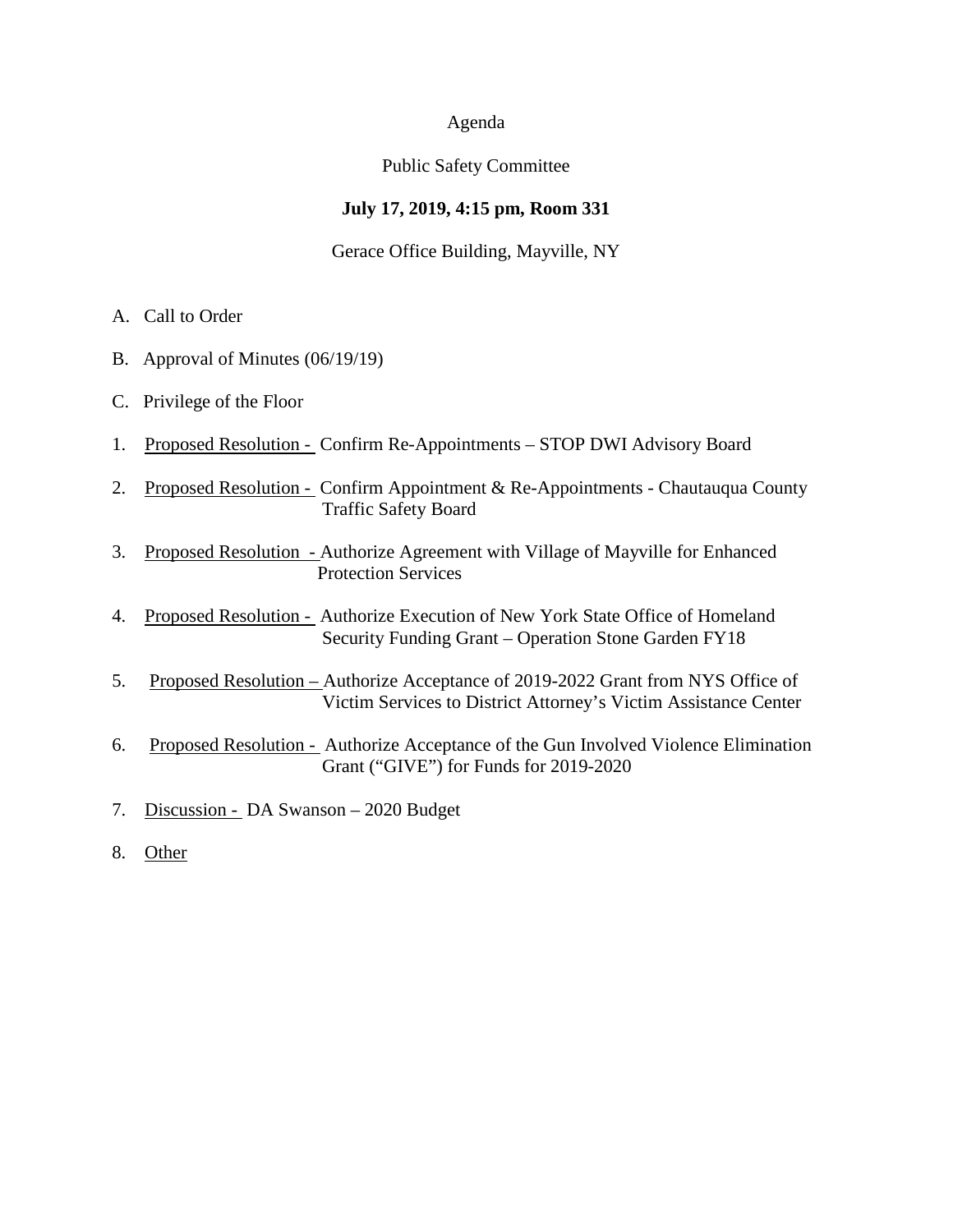## **TITLE:** Confirm Re-Appointments – STOP DWI Advisory Board

## **BY:** Public Safety Committee:

**AT THE REQUEST OF:** County Executive George M. Borrello:

WHEREAS, George M. Borrello, County Executive, has submitted the following re-appointments for action by the Chautauqua County Legislature; therefore be it

RESOLVED, That the Chautauqua County Legislature does hereby confirm the following re-appointments to the STOP-DWI Advisory Board:

Patrick Flanders 10367 Main St. Findley Lake, NY 14736 Term Expires: 7/31/22

Kenneth James 4329 W. Lake Rd. Mayville, NY 14757 Term Expires: 7/31/22

Ron Trippy 6755 S. Portage Rd. Westfield, NY 14787 Term Expires: 7/31/22

**\_\_\_\_\_\_\_\_\_\_\_\_\_APPROVED \_\_\_\_\_\_\_\_\_\_\_\_\_VETOES (VETO MESSAGE ATTACHED)**

**\_\_\_\_\_\_\_\_\_\_\_\_\_\_\_\_\_\_\_\_\_\_\_\_\_\_\_\_\_\_\_\_\_\_\_\_ \_\_\_\_\_\_\_\_\_\_\_\_\_**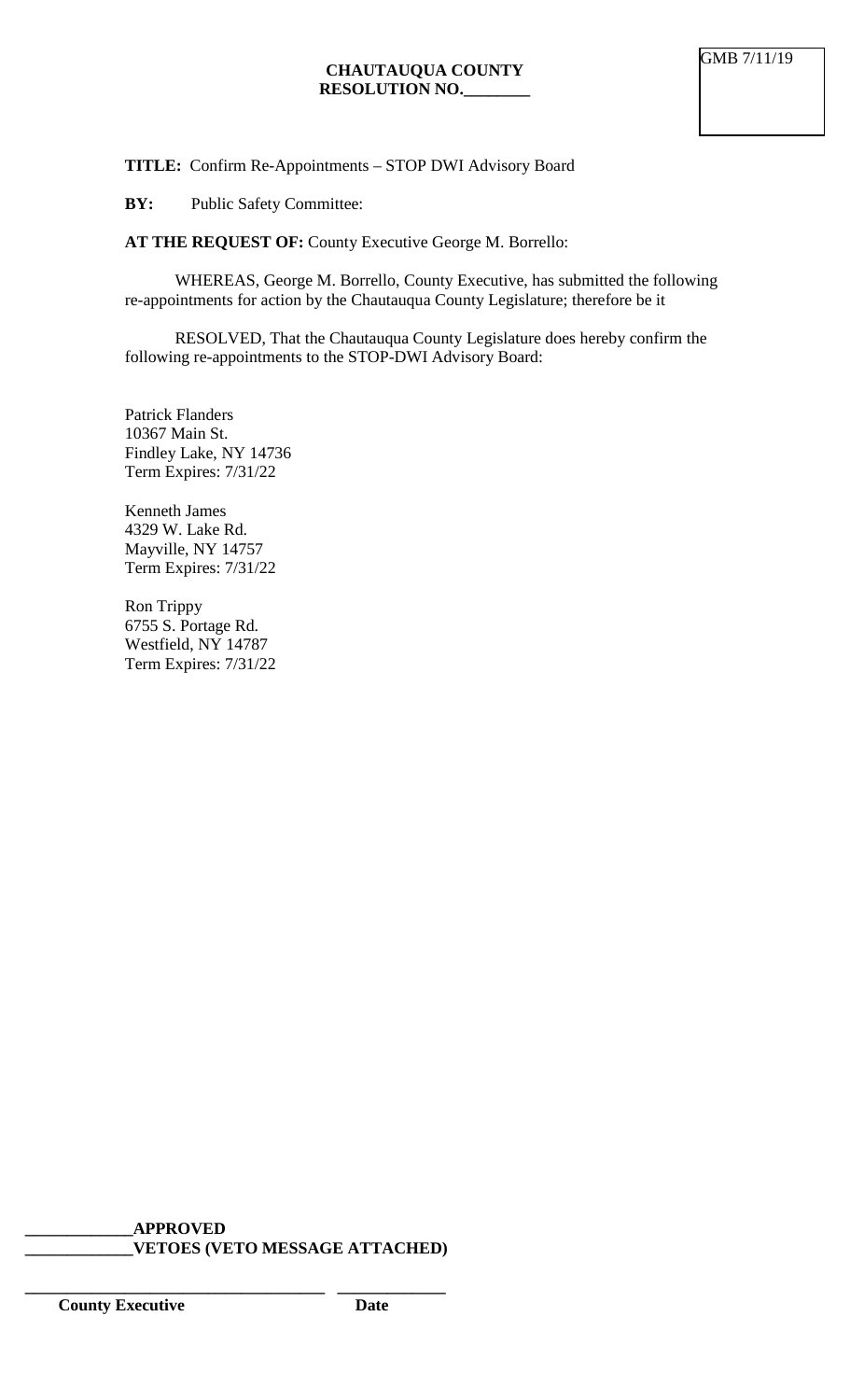**TITLE:** Confirm Appointment and Re-Appointments - Chautauqua County Traffic Safety Board

**BY:** Public Safety Committee:

**AT THE REQUEST OF:** County Executive George M. Borrello:

WHEREAS, County Executive George M. Borrello, has submitted the following re-appointment for action by the Chautauqua County Legislature; therefore be it

RESOLVED, That the Chautauqua County Legislature does hereby confirm the following re-appointments to the Chautauqua County Traffic Safety Board.

James Quattrone 15 E. Chautauqua St. Mayville, NY 14757 Term Expires: 7/31/22 New Appointment

Captain Eric Balon 3081 N. Main St. Jamestown, NY 14701 Term Expires: 7/31/22 Reappointment

Chief John Bentley II 20 W. Summit St. Lakewood, NY 14750 Term Expires: 7/31/22 Reappointment

Tim Card 5282 Washington Street Ashville; NY 14 710 Term Expires: 7/31/22 Reappointment

Fred Croscut 7804 Freeman Rd. Sherman, NY 14781 Term Expires: 7/31/22 Reappointment

Lisa Schmidtfrerick-Miller 2373 Erickson Rd. Ashville, NY 14710 Term Expires: 7/31/22 Reappointment

Patrick Flanders 10367 Main St. Findley Lake, NY 14736 Term Expires: 7 /3 l /22 Reappointment

**\_\_\_\_\_\_\_\_\_\_\_\_\_\_\_\_\_\_\_\_\_\_\_\_\_\_\_\_\_\_\_\_\_\_\_\_ \_\_\_\_\_\_\_\_\_\_\_\_\_**

Michael Formanowicz 415 E. Main St. Fredonia, NY 14063 Term Expires: 7/31/22 Reappointment

K.H. Pete James 4329 W.Lake Rd. Mayville, NY 14757 Term Expires: 7 /31 /22 Reappointment

Chief Bradley Meyers 9-11 Church St. Fredonia, NY 14063 Term Expires: 7 /31 /22 Reappointment

Chief David Ortolano 342 Central Ave. Dunkirk, NY 14048 Term Expires: 7 /31 /22 Reappointment

Chief Harry Snellings 2 City View Ave. Jamestown, NY 14701 Term Expires: 7 /31/22 Reappointment

Ron Trippy 6755 South Po1iage Road Westfield, NY 14787 Term Expires: 7/31/22 Reappointment

Patrick Wheeler 10427 Bayshore Dr. Dunkirk, NY 14048 Term Expires: 7/31/22 Reappointment

### **\_\_\_\_\_\_\_\_\_\_\_\_\_APPROVED \_\_\_\_\_\_\_\_\_\_\_\_\_VETOES (VETO MESSAGE ATTACHED)**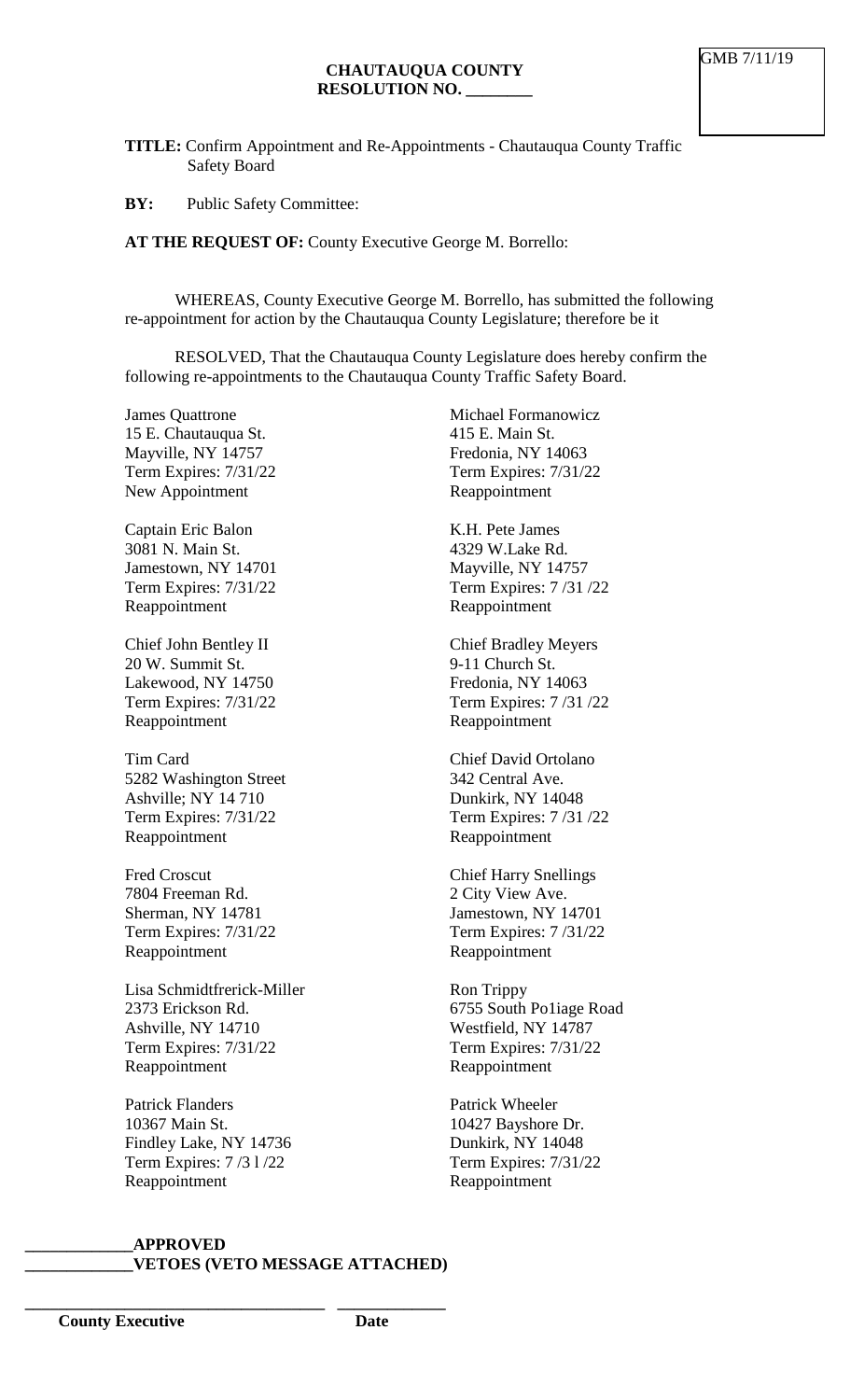#### **CHAUTAUQUA COUNTY RESOLUTION NO. \_\_\_\_\_\_\_\_\_**

**TITLE:** Authorize Agreement with Village of Mayville for Enhanced Police Protection Services

**BY:** Public Safety and Audit & Control Committees:

**AT THE REQUEST OF:** County Executive George M. Borrello:

WHEREAS, the Village of Mayville has requested the Chautauqua County Office of the Sheriff provide enhanced police services within the geographic boundaries of the Village during the 2019 calendar year; and

WHEREAS, the Chautauqua County Sheriff has negotiated a tentative agreement with the Village of Mayville for the period of June 27, 2019 through September 4, 2019 for an estimated cost not to exceed \$10,000.00 based on an hourly rate of at least \$40.38 and a holiday hourly rate of at least \$50.81; now therefore be it

RESOLVED, That the County Executive is hereby authorized and empowered to execute an agreement with the Village of Mayville for enhanced police services as set forth above with revenues to be credited to account A.3110.----.R226.0000.

## **\_\_\_\_\_\_\_\_\_\_\_\_\_APPROVED \_\_\_\_\_\_\_\_\_\_\_\_\_VETOES (VETO MESSAGE ATTACHED)**

**\_\_\_\_\_\_\_\_\_\_\_\_\_\_\_\_\_\_\_\_\_\_\_\_\_\_\_\_\_\_\_\_\_\_\_\_ \_\_\_\_\_\_\_\_\_\_\_\_\_**

*County Executive* Date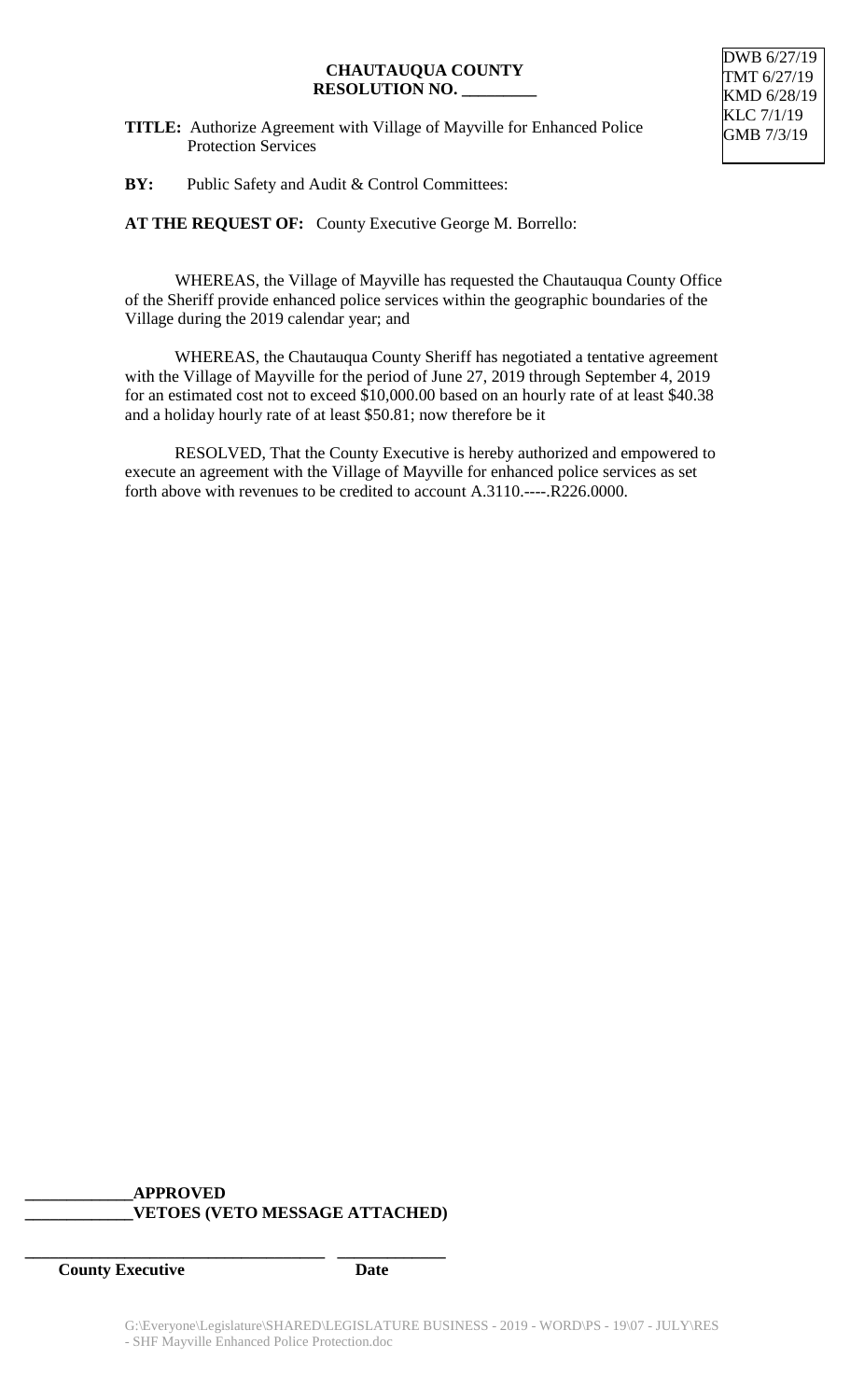#### **CHAUTAUQUA COUNTY RESOLUTION NO. \_\_\_\_\_\_\_\_\_**



**TITLE:** Authorize Execution of New York State Office of Homeland Security Funding Grant—Operation Stone Garden FY18

**BY:** Public Safety and Audit & Control Committees:

**AT THE REQUEST OF:** County Executive George M. Borrello:

WHEREAS, the County Sheriff's Office received notice that the State of New York Office of Homeland Security approved the application submitted to the Office of Homeland Security and Emergency Services Program Grant for the further implementation Operation Stone Garden; and

WHEREAS, the State of New York will provide funding for a FY18 grant in the amount of \$94,394.00, with no local funds, for a contract period of September 1, 2018 through August 31, 2021; and

WHEREAS, this grant is included in the 2019 Budget so no budget amendments are needed; now therefore be it

RESOLVED, That the County Executive is authorized to execute an agreement to secure the grant funding with the New York State Office of Homeland Security.

## **\_\_\_\_\_\_\_\_\_\_\_\_\_APPROVED \_\_\_\_\_\_\_\_\_\_\_\_\_VETOES (VETO MESSAGE ATTACHED)**

**\_\_\_\_\_\_\_\_\_\_\_\_\_\_\_\_\_\_\_\_\_\_\_\_\_\_\_\_\_\_\_\_\_\_\_\_ \_\_\_\_\_\_\_\_\_\_\_\_\_**

*County Executive* Date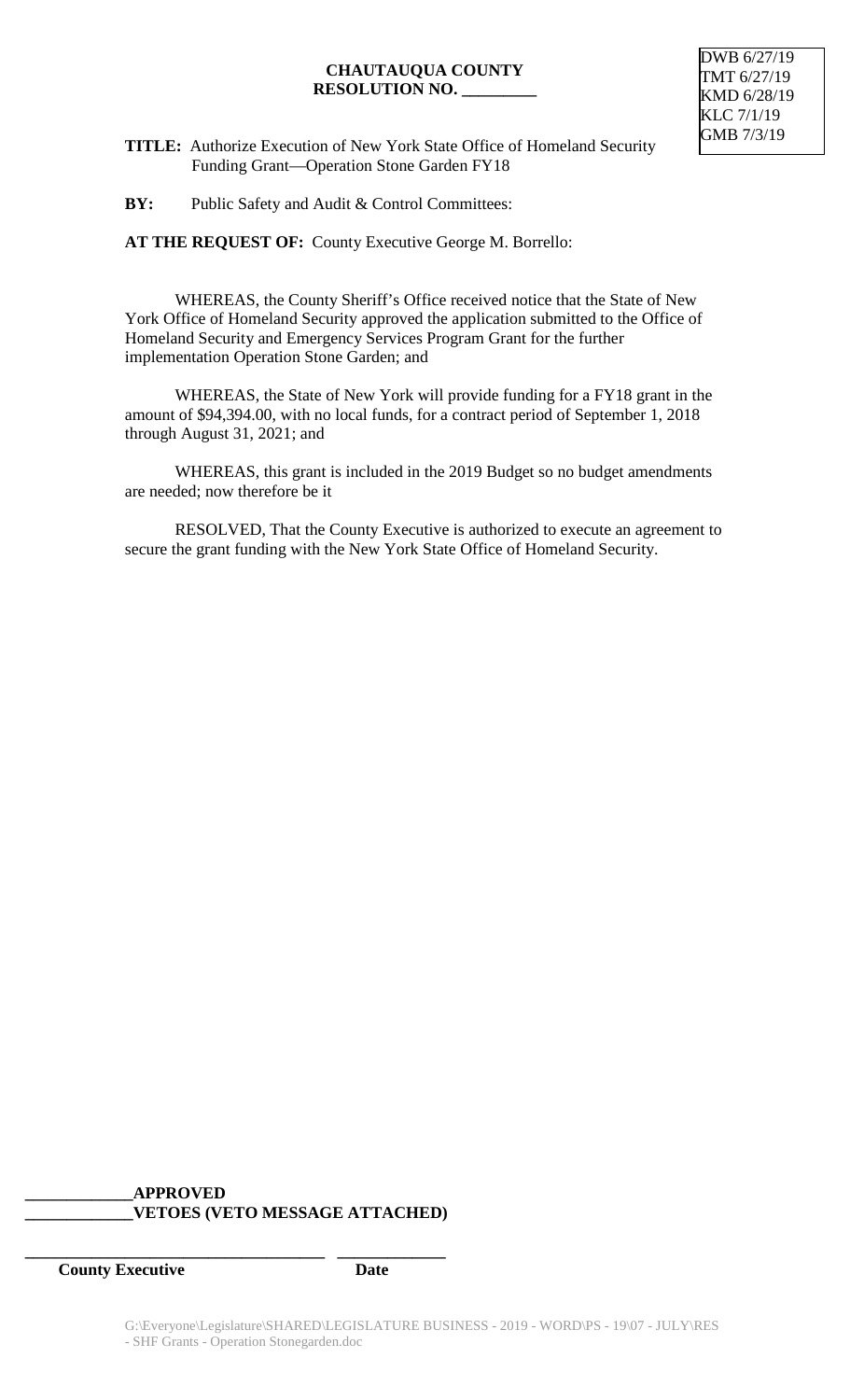## **CHAUTAUQUA COUNTY RESOLUTION NO.\_\_\_\_\_\_\_\_\_\_\_\_\_**

**TITLE:** Authorize Acceptance of 2019-2022 Grant from NYS Office of Victim Services to District Attorney's Victim Assistance Center

**BY:** Public Safety and Audit & Control Committees:

**AT THE REQUEST OF:** County Executive George M. Borrello:

WHEREAS, the Chautauqua County Office of the District Attorney was awarded a grant in the amount of \$583,114.44 from the New York State Office of Victim Services to be used for the following periods and amounts in each grant fiscal year: October 1, 2019, through September 30, 2020, in the amount of \$187,393.33; October 1, 2020, through September 30, 2021, in the amount of \$194,467.01; and October 1, 2021, through September 30, 2022, in the amount of \$201,254.10; and

WHEREAS, to satisfy the local match requirement, third party and in-kind services valued at 20% of the grant award will be provided during each period of the grant; and

WHEREAS, such funds will enable the District Attorney's Office to provide assistance to all victims of crime in Chautauqua County through the one Director/Coordinator currently employed as a civil service Grade 21 and two Case Managers/Crime Victims currently employed as a civil service Grade 12; and

WHEREAS, pursuant to the federal Victims of Crime Act (VOCA) regulations, such funds must be spent on direct service to crime victims, and training and travel to provide those direct services, up to 20% for non-personal service costs, and up to 15% in administrative costs; therefore be it

RESOLVED, That the County Executive is hereby authorized and empowered to execute a grant agreement with the New York State Office of Victim Services to accept a Crime Victim Assistance grant; and be it further

RESOLVED, That it is the intent of the County Legislature that the employee positions created and funded pursuant to this grant will be discontinued should the grant not be refunded.

**\_\_\_\_\_\_\_\_\_\_\_\_\_APPROVED \_\_\_\_\_\_\_\_\_\_\_\_\_VETOES (VETO MESSAGE ATTACHED)**

\_\_\_\_\_\_\_\_\_\_\_\_\_\_\_\_\_\_\_\_\_\_\_\_\_\_\_\_\_\_\_\_\_\_ \_\_\_\_\_\_\_\_\_\_\_\_\_\_